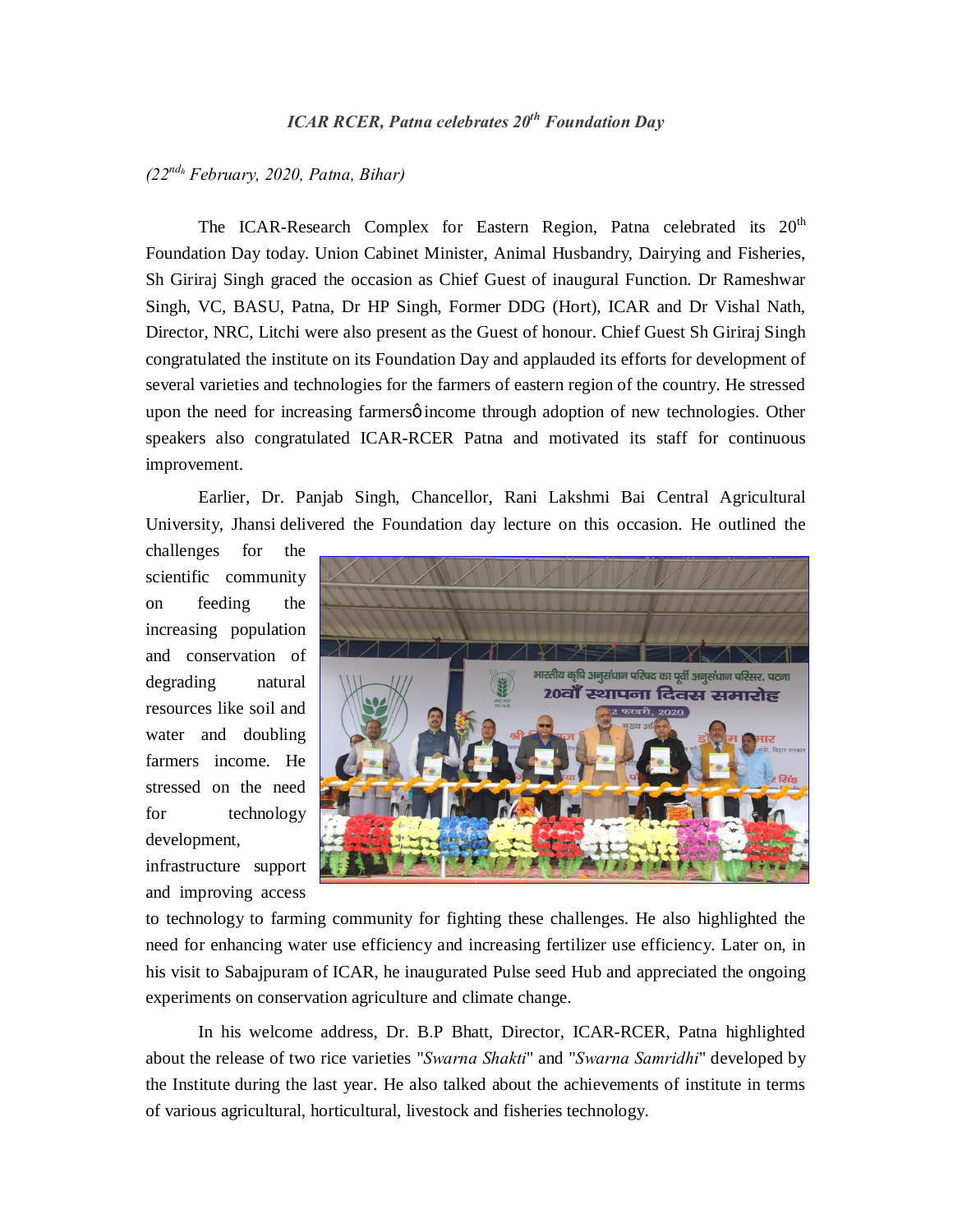Media personnel from Print and electronic media, progressive farmers from eastern states, viz.,

Assam, Bihar, Chhattisgarh, Jharkhand, Odisha, Eastern Uttar Pradesh and West Bengal and officials of the Institute were felicitated during this Foundation day for their important contribution in agriculture sector. On this occasion, under Index-based flood insurance (IBFI) scheme a joint program of ICAR and CGIAR, Dr Giriraj Amarnath, Senior Researcher & Project Leader, International Water Management Institute informed that flood insurance product was given to 150 household with a total payout over



Rs 8.0 lakhs to eligible farmer for the flood disaster in 2019. Hon'ble Minister, Shri Giriraj Singh paid cheques to 20 beneficiary farmers on this occasion. A training manual on "Recent Innovations in Climate Smart Technologies in Agriculture and its up-scaling strategies" was also released.

The farmers' Scientist interaction was also organized during the event in which many expert scientists gave advisories to farmers on agricultural issues. Exhibition was also organized for the benefit of farmers in which various agricultural technologies, improved farm implements and products were displayed through exhibition stalls. More than 700 farmers including scientists and officials participated in the event.